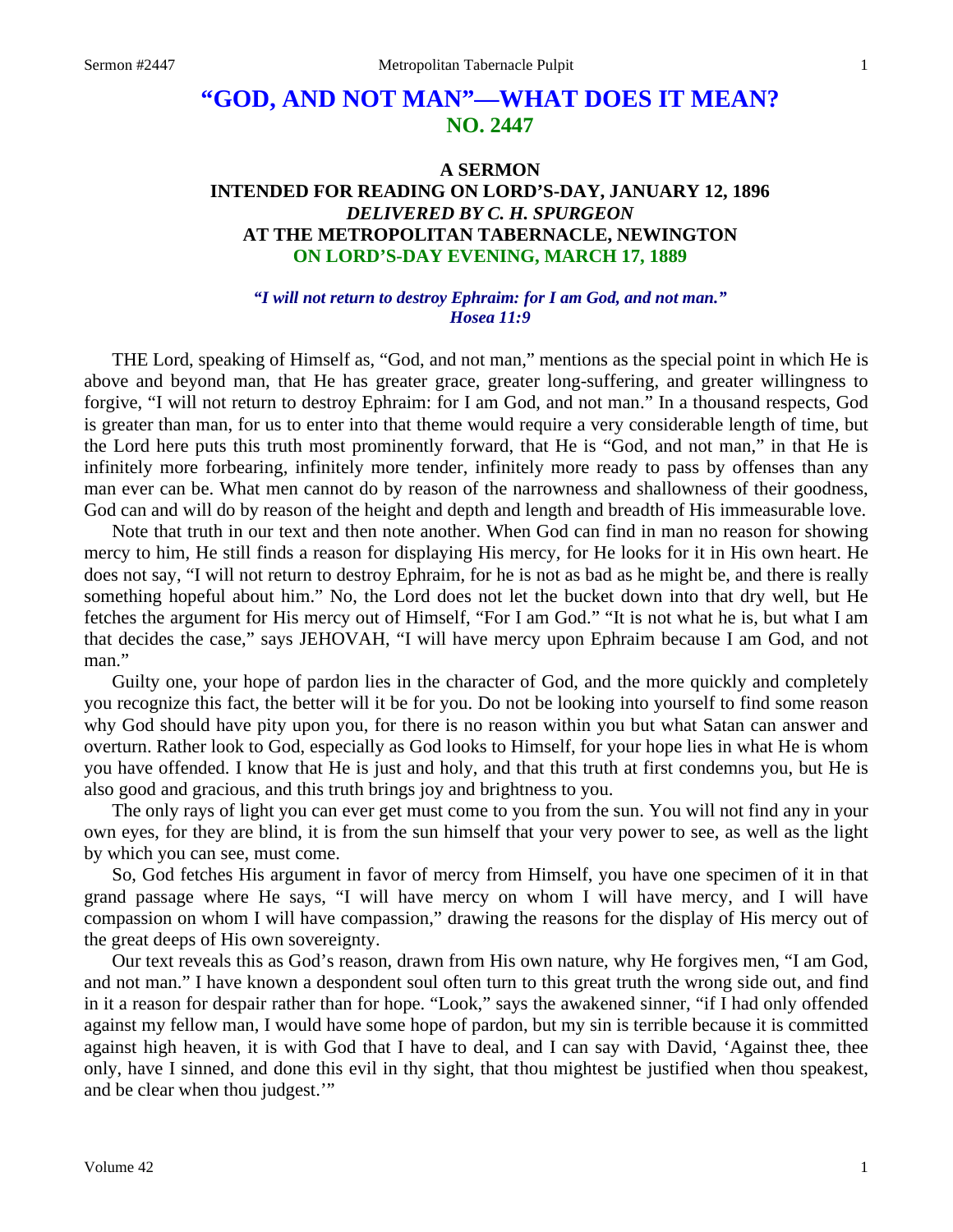It is because you have to deal with God, rather than with men, that some of you think you must be shut up to despair. That mistake of yours only shows what a poor, faulty guide unbelief is, for it turns your back to the light, and makes you walk on in darkness.

Faith, on the other hand, argues after the manner of God and says, "If I had offended against man, I could not have expected him to forgive me. If I had injured man as I have injured God, I could not have hoped to be pardoned, but since I know that God is love, and that He is infinite in grace, I see that there is a wondrous depth of sound reasoning about this divine declaration, 'I will not return to destroy Ephraim: for I am God, and not man.'"

I am going to speak upon this one theme, to hammer away upon this one nail. There will be no great variety in my subject and no particular freshness of thought in considering it, but I shall dwell upon just this one truth, that there is hope for guilty men. There is hope for every man, woman, and child who will come and confess sin, and trust in Christ, on this ground—that He with whom we have to deal is, "God, and not man." This I shall have to show you at considerable length, and under many particulars, but the whole purpose of my discourse will be to show you the hopefulness in this great truth, that as sinners, we have to deal with God, and not with men.

#### **I.** For, first, MAN CANNOT LONG FORBEAR HIS ANGER.

I am not speaking now of certain passionate people who have no control over their tempers. Oh, dear! there are some persons whom I know, whose blood seems to lie very close to the surface, it is soon up, and very hot. With them it is, as men say, "a word and a blow," sometimes it is the blow without even waiting for the word.

They are so very irritable that any little offense puts them on the defensive, or makes them ready to attack others. They cannot bear anything that annoys them, some, because they are so little, and as the proverb truly says, "A little pot is soon hot," and others because they think themselves so big, that if anybody comes between the wind and their nobility, that person has committed an altogether unpardonable offense. Oh, dear! if we had to deal with a God who was like these men, we should have perished long, long ago, but our text means even more than that.

The Hebrew of this passage is very significant and expressive, and it might be rendered thus, "I will not return to destroy Ephraim: for I am God, and not the best of men," for with even the best of men, the noble spirits who can bear a good deal more than ordinary individuals, yet there is still a point of forbearance beyond which they cannot and will not go.

If you have offended them once, twice, thrice, it may be that they are patient with you and forgive you, but when the offense is repeated, and the provocation is multiplied, even the best of men are apt to ask, "Lord, how oft shall my brother sin against me, and I forgive him? Till seven times?" He who put that question thought that he had gone a long way when he suggested sevenfold forgiveness, but the Savior said to Peter, "I say not unto thee, Until seven times: but, until seventy times seven."

You remember what the apostles said when they heard this saying, they prayed, "Lord, increase our faith," As much as to say, "It needs very great faith to be able to forgive an offender until seventy times seven."

We have offended against God far more often than seventy times seven, yet He has borne with us. We who are here are the living monuments of divine mercy, and might truly write upon our brows, "Spared by the long-suffering of God," for if He had strictly marked our sin, He must have destroyed us, and if He had even dealt with any one of us who has been unfruitful, He must have said, as did the owner of the fruitless fig tree, "Cut it down; why cumbereth it the ground?"

But here is the mercy of our case, we have to deal with the God of patience who is long-suffering and very full of pity, who is, in fact, as our text declares, "God, and not man." This should make us bless His name continually for the great forbearance He has shown toward us, and this goodness, and forbearance, and long-suffering of God should lead us to repentance. We may not continue in sin because God's grace abounds, but His abounding grace should make us loathe and leave sin.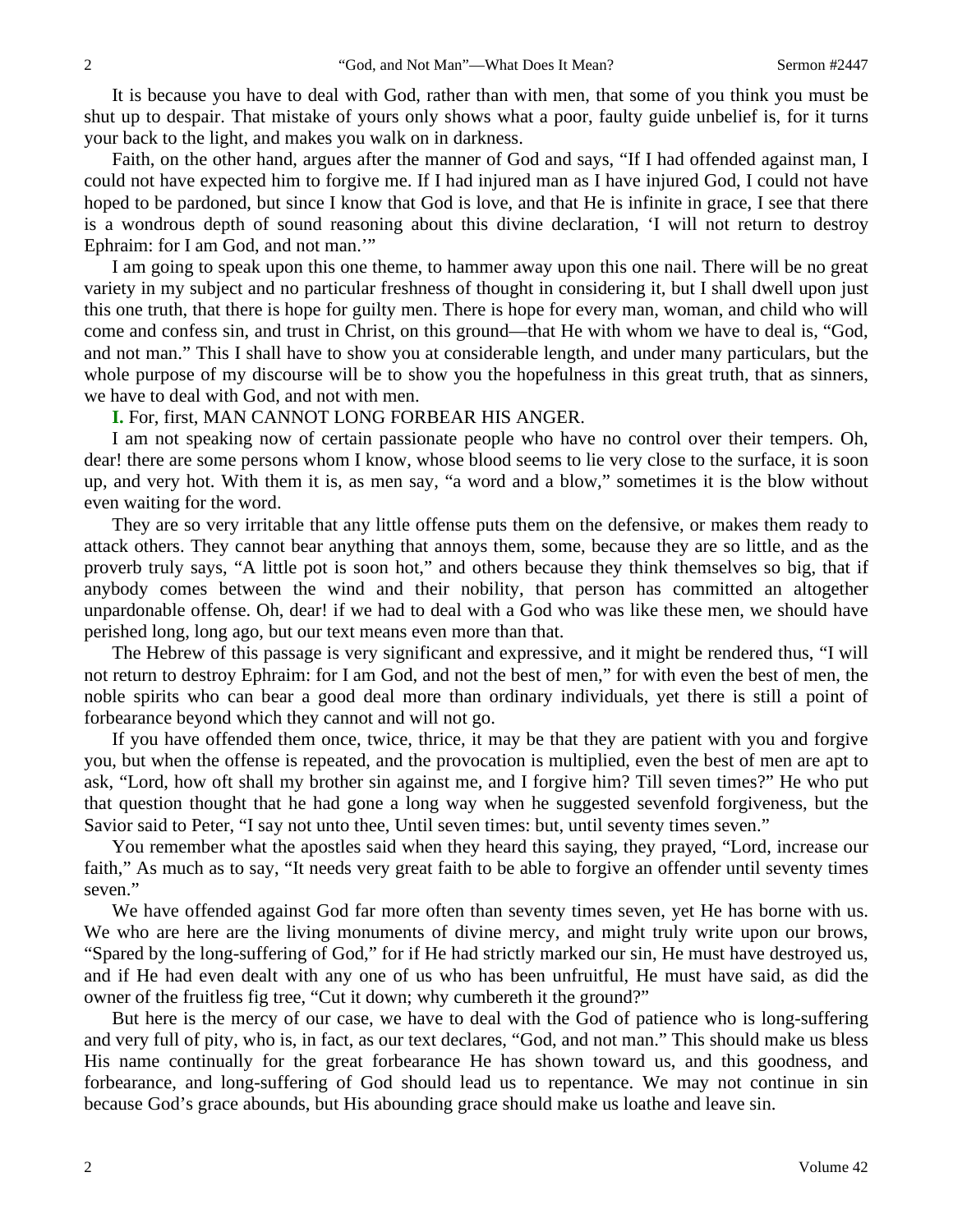**II.** Next, if we had to deal, not with God, but with our fellow men, we should very often find that WHEN MEN GET INTO A LOW, NERVOUS, SENSITIVE STATE THEMSELVES, THEY ARE USUALLY QUITE UNABLE TO BEAR WITH OTHERS.

A person's temper often depends a great deal upon the state of his health. If a man is perfectly well, sound in mind and body, he can put up with a good deal, but there are times when the head aches, or when the tooth aches, or when the heart aches, or when there is an overpowering sense of nervousness upon you, and then you know what a very little thing will put you out. "Oh, take that child away!" you cry, petulantly, "I cannot bear its noise." That ring at the bell has startled you, that cry of the costermonger in the street has quite irritated you, and now you are in a very fit state of mind to act the part of a tyrant.

One who was discussing a certain trial said, "I wonder what the jurymen are having for breakfast this morning, for their food will have a good deal to do with the verdict they will give," and no doubt, unless a person is himself pretty well, and in a good mental and spiritual condition, his weakness or his sensitiveness will make him deal severely with others even for a very small offense.

What a mercy it is that the One with whom we have to deal is, "God and not man"! Our glorious JEHOVAH is never weak, impetuous, unjust, ungenerous. He is always magnanimous, kind, gracious, forbearing. He is never in such a condition that He feels ready to be irritated with His creatures, but selfcontained and self-possessed, dwelling in the eternal sublimities of His own unsullied happiness, the God over all, blessed forever, He is in that state of mind—if I may so speak of Him after the manner of men—that He is willing to pass by iniquity, transgression and sin, He is a God ready to pardon, waiting to forgive the guilty.

Could you truly know Him, and see how free He is from those human frailties which lie at the roots of all irritability, and unwillingness to forgive offenders, you would understand what a mercy it is that He is, "God, and not man."

Come, poor soul, approach your God, you have not to come before an angry judge, you have not to approach an austere person who is ready to take offense even at little things, but you are coming to the infinitely-blessed God who delights not in the death of any, but would rather that they should turn to Him and live.

**III.** There is a third reason why we should rejoice that the Lord is "God, and not man. It is this, MEN ARE NOT ANXIOUS TO RECONCILE TO THEMSELVES THOSE WHO HAVE OFFENDED THEM IF THEY ARE PERSONS OF BAD CHARACTER.

A man who has been injured may, in the greatness of his mind, say, "I hope that person did not realize the wrong that he was doing. I hope that he is a good man, he must surely have misunderstood the consequences of his action, probably only made a mistake, so I am willing to see him, and frankly, to forgive him and to put the matter right as soon as possible."

But suppose that you have been grievously wronged by some mean, base individual, whose character you know to be altogether beneath contempt, I know what you say to yourself, "Well, I shall not put myself out of the way to seek him, I do not particularly care what he thinks or says about me. Perhaps it is just as well that such a person as he is should remain at a distance, I do not want his company, for I prefer his room. Let him go, he really is not worth my seeking to be reconciled to him."

Ah, sirs! if God had said that concerning us, He would have spoken justly indeed. For us, creatures of the dust, to have offended our great and glorious Creator, for us, worms of the earth, to have offended the infinite JEHOVAH, and to have done it willfully and continually, as we have done, might well have made the Lord say, "There, let them go. If they will be My enemies, let them be My enemies, they cannot harm Me, and their curses will fall on their own heads. If they speak evil of Me, what does it matter to Me while I have the songs of angels and of cherubim and seraphim? If they despise Me, what is their opinion worth one way or the other? Let them go."

But dear friends, the Lord does not deal thus with us, for He is, "God, and not man." What a wonder of grace and mercy it is that He should actually desire that we should be reconciled to Him, that He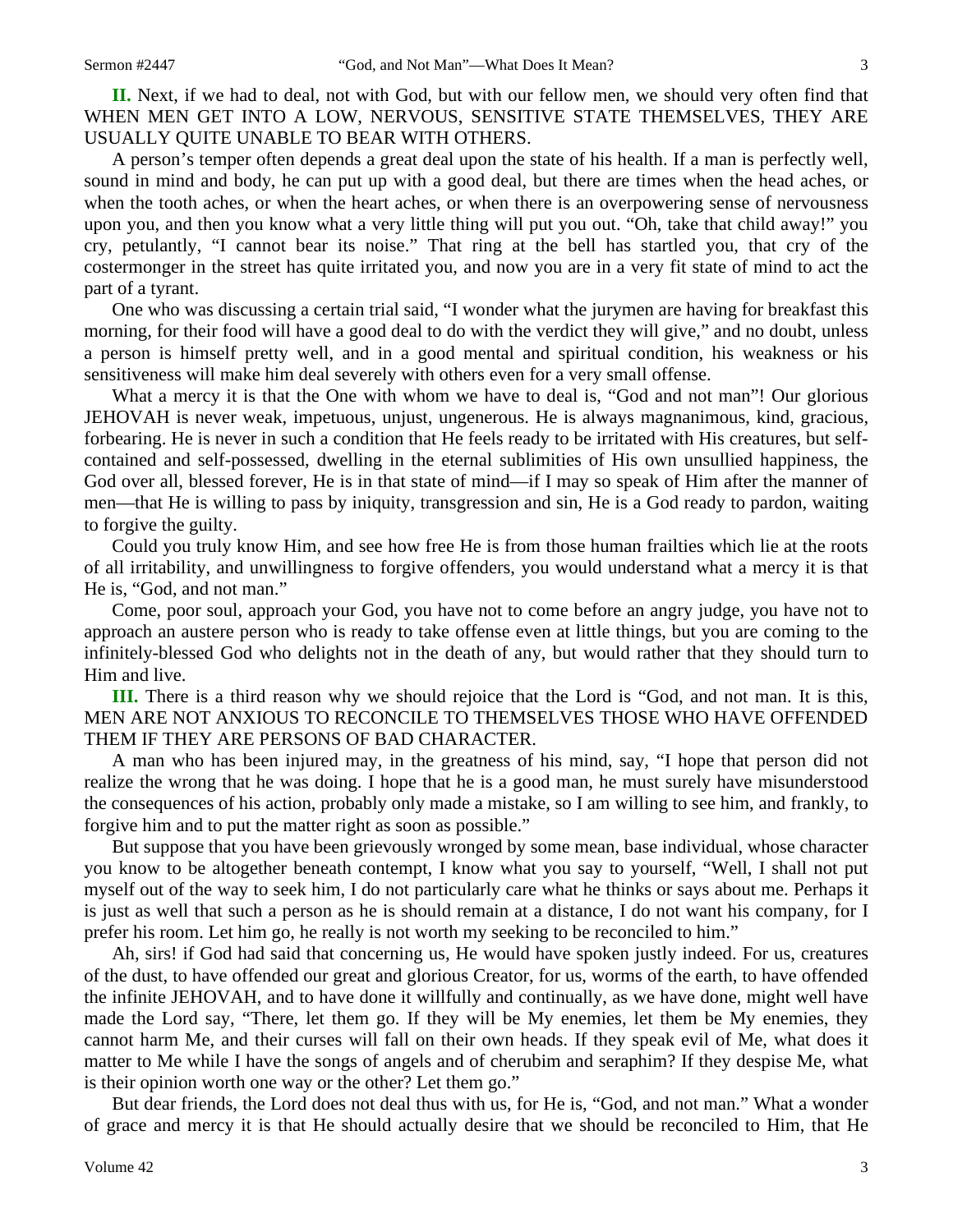should desire it with anxiety, should long for it, and that His whole heart should go forth with the desire! The Lord is not willing that we should be His enemies, He is not willing to treat us as His enemies, but to speak after the manner of men, He is anxious to reconcile us to Himself, and therefore, He sends to us His ambassadors with tears beseeching us to be reconciled to Him. Oh, this is Godlike! This is Divine!

**IV.** In addition to the points I have mentioned, I must remind you that THERE ARE SOME MEN WHO ARE WILLING TO BE RECONCILED TO THOSE WHO HAVE OFFENDED THEM IF THE OFFENDERS WILL BEG FORGIVENESS.

Notice what they say, "That person has done me grievous wrong, I am quite willing to pardon him, but let him ask to be pardoned. I do not think it is my place to go after him, I am the offended person, and it cannot be expected that I should humble myself before him. If he comes to me and asks forgiveness, I shall be going a great way if I do heartily forgive him, but as to being the first to move in this matter—well, it is not to be expected of me."

No, friend, it is not to be expected that *you* should do so, for you are only a man, but the Lord is, "God, and not man," and therefore He is the first to move in the direction of the reconciliation that is to end the quarrel. It is the offended One, the grievously offended One, who comes to the offender and says, "Let us be friends, I will blot out this offense, I will remove this sin. Come to Me. Accept the reconciliation I am prepared to give."

I feel half inclined to stop here and to say, "Let us sing again the last verse of that grand hymn that we sang before prayer, and roll out the refrain in full thunder of grateful thanksgiving—

> *"'Oh may this strange, this matchless grace, This God-like miracle of love, Fill the wide earth with grateful praise, And all th' angelic choirs above;*  **Who is pardoning God like Thee? Or who has grace so rich and free?'"**

It is never the sinner who wants to be reconciled first. It is always God, in the freeness of His grace, who comes to the sinner, no sinner can ever be beforehand with God. If you are anxious to be reconciled to God, it is He who has given you that anxiety. It is His own infinite grace that has begun to work in you to will and to do of His own good pleasure, for here is seen the superiority of the Godhead to the highest and the kindest manhood, that the Lord begins the work of reconciliation by Himself seeking out those who have offended against Him.

**V.** Next, A MAN MAY BE WILLING TO BE RECONCILED IF THE OFFENDER DOES NOT REPEAT THE OFFENSE.

Suppose that the offending person breaks out again with a new offense just as the reconciliation is about to be given. "There," says the man he has offended, "I was quite willing to have overlooked the past, but see, he is at his evil practices again. I stood prepared to give him my right hand, but he has added insult to the former injury. Even while we were talking about reconciliation, see what he has done, he has made a new breach. If there had been nothing between us before, he has acted now in a way that would have commenced a terrible battle between us. I cannot put up with this, you cannot reasonably expect that I should be on terms of amity with one who again and again and again repeats the grievance, and who, having done me wrong, at the very time that I am inviting him to be reconciled, commits that wrong again. There is a limit to all things, and certainly there must be a limit to the pardon that a man will give to an offender."

Just so, just so, I knew there was such a limit. I do not altogether blame you, I do not say much against you, but I do say much in commendation of the forgiving grace of God. Though we do sin, though even while the sinner is repenting, there is still a measure of sin about him, and while God is forgiving, and while we are receiving the forgiveness, there is still evil about us, yet He does forgive. Is He not, as one said, a great Forgiver?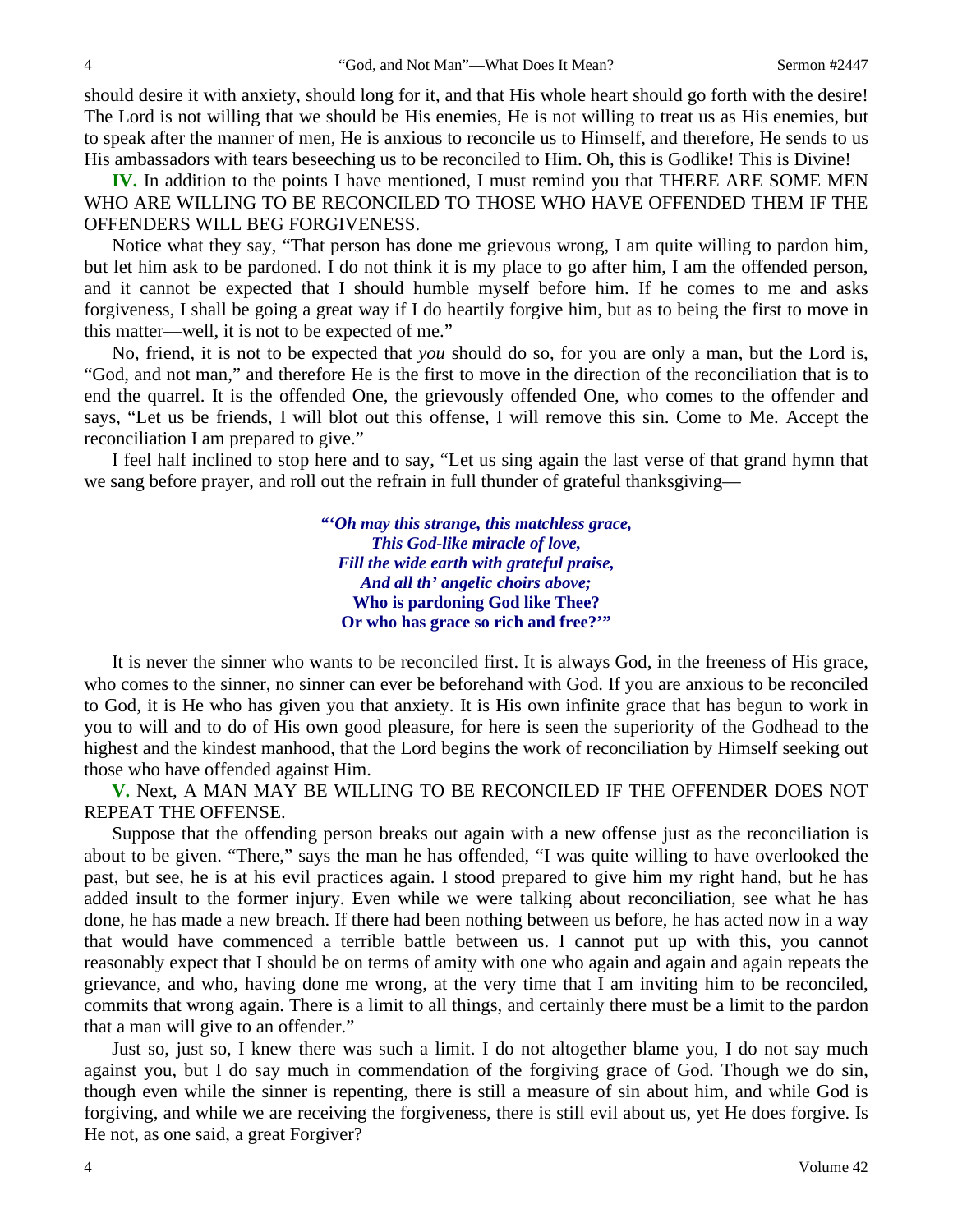There is not any offense so aggravated but that God is willing to forgive you if you come to Jesus Christ by faith. If you have heaped up your sins mountain upon mountain, as the giants in the old fable were said to have piled Pelion upon Ossa, hill upon hill, if you have done even this, yet is God willing to sweep them all away and still be your Friend.

You remember that blessed expression in the fifty-fifth of Isaiah, "He will abundantly pardon." I cannot help ringing out those words again and again, "He will abundantly pardon! He will abundantly pardon." I hope that the music of them may strike the ear of some poor desponding soul who will say, "That is the word for me. It must be either great mercy or no mercy at all for me, for little mercy is of no avail for such a sinner as I am. I must have great mercy to pardon my great sin." Oh then, thank God that you have to deal with Him and not with man!

**VI.** Now let me go a step further. I feel morally certain that men who are offended with their fellows, MEN WHO HAVE BEEN VERY GREATLY WRONGED, WOULD NOT PROPOSE TO GO AND LIVE WITH THOSE WHO HAVE WRONGED THEM, AND TAKE UP A POSITION OF EQUALITY WITH THEM.

I could not expect a king, whose subjects had revolted against him, who had refused to render to him due honor and submission, who had even insulted his crown, and done despite to his character, to say, "I will leave my palace, and my crown, and my splendor, and all that I have, and I will go and live among these rebels. I will wear their rags, I will fare as they fare, and dwell in their hovels. I know that they will kill me, they will spurn me, and spit upon me, and at last they will fasten me to a cross, and hang me up to die, but with the strong desire that they should be reconciled to me, I am willing to go and to be one with them."

Such a thing was never heard of among men, but listen. There is One who is God as well as Man, even that blessed Savior who descended from heaven to earth, became a Man, shared our poverty, lived in the midst of our sin, and knowing that He would be despitefully entreated, and scorned, and scourged, and nailed to a cross, yet endured all out of an excess of love which overflows to the guiltiest of the guilty even now. This was compassion worthy of a God, that the Son of the Highest should leave the perfections of heaven to dwell here amid the infirmities and the sins of earth, as you know He did.

**VII.** If such wondrous love were possible to any man, here is another thing that I cannot conceive of, that any man would say, "I have been grievously wronged by that person, the injury is a very cruel one and there is no remedy for it, but I WILL, MYSELF, BEAR THE PENALTY FOR ALL THE WRONG WHICH HAS BEEN DONE.

The offender has broken the law. There is a penalty laid upon him for what he has done, and he righteously deserves to bear it. It was an offense against me, and he deserves to be punished for it, but I will bear the whole penalty myself." We never heard any mere man say, "Here is a burglar who has broken into my house, he is to serve five years' penal servitude, but I will offer to go into penal servitude in order that he may be set free," or "Here is a murderer doomed to die, and I offer to suffer in his stead, that he may be accounted innocent." Such a thing was never heard of among men, but this is what God has done.

As Judge, the righteous God must punish sin. Say what you will, there is a necessity that the Judge of all the earth should do right. If you could take away the justice of God, and the fact of the judgment to come, you would have stolen the linchpin from the wheels of God's chariot; you would have marred the moral government of the universe. Sin must be punished, but the Judge Himself condescends to bear the penalty for the offenses committed against Himself, mark, to bear the consequences of sin committed against His own authority and His own Person, and to bear those consequences in His own Person so that the offending one may be reconciled to Him.

There never was such another tale as I am telling you now; it could not have been invented by men, it must be divine. It has such a stamp of originality about it, that it must have come from God. It is so divine on the very surface of it that it must be a blessed fact. God Himself becomes the Substitute for those who have broken His own law, and done despite to His own name, and in union with human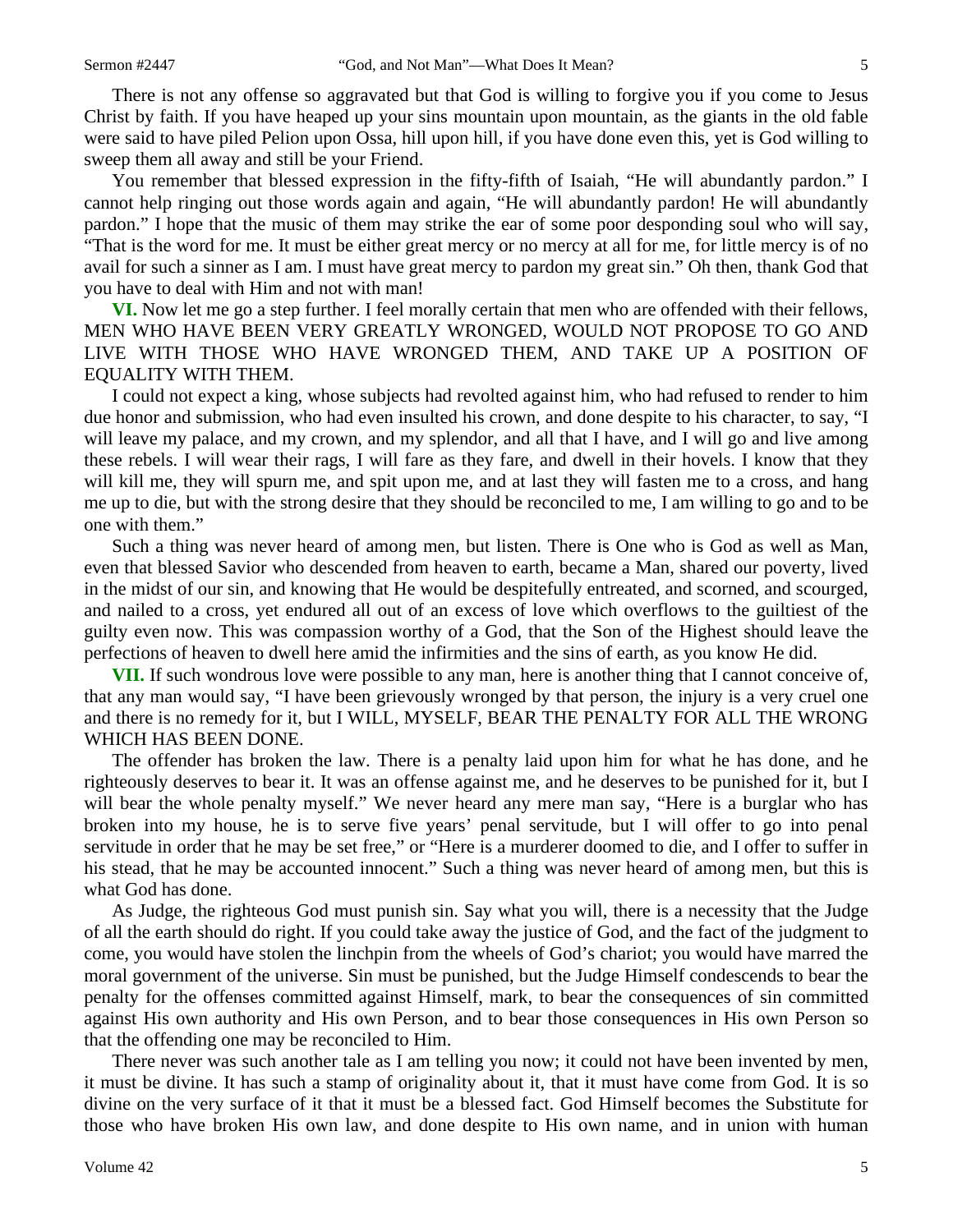nature, in His own body on the tree He bears the consequences of the sin which otherwise must have fallen upon His enemies, the guilty sons of men. It is a very amazing story, this "old, old story, of Jesus and His love." I cannot tell it to you as I should like to tell it, but it does not so much matter how it is told. The power of it lies not in the telling of it, but in the doctrine and truth itself when blessed by the Spirit of God.

**VIII.** MEN WOULD NOT IMPORTUNE AN OFFENDER IF HE REFUSED THE PARDON.

When a man has done all that lies in his power to make peace, when he has even suffered what he ought not to have suffered in order to produce peace with one who has offended him, suppose that after all that he comes to the offender and he says, "Let us be friends," and the person turns on his heels and says, "I have too much to do to attend to you," or suppose that he says, "I do not need any of your peace, it is nothing to me, I have other things to think of," and suppose that this generous-hearted one should say, "But incline your ear and come to me, hear what I have to say, come now, and let us reason together," and suppose that the man says, "I need none of your reasoning, I care nothing about all this talk, I do not believe it, it is all an idle tale and I want to hear nothing of it," and suppose that this generous person should follow him and entreat him, persuade him, implore him, plead with him, and still use a thousand arguments of lovingkindness with him.

"Ah!" say you, "that is not like man." No, it is not, but He who deals in mercy with you is "God, and not man," and therefore He importunes you who have long resisted Him, and begs you even now to listen to Him, and even now to turn to Him. Listen to His own words, "Turn ye, turn ye, from your evil ways; for why will ye die, O house of Israel?" These are the pleadings of God Himself with men who have sinned against Him. If you pleaded for mercy at God's feet, and were importunate with Him, that would seem natural enough, but for God to plead with you, and to beseech you to accept His mercy, is supernatural and divine.

**IX.** Yet again, remember that MEN WOULD NOT RESTORE AN OFFENDER WITHOUT A SEASON OF PROBATION.

Suppose that someone had grievously offended any one of you, and that he asked your forgiveness, do you not think that you would probably say to him, "Well, yes, I forgive you, but I—I—I—cannot forget it"? Ah! dear friends, that is a sort of forgiveness with one leg chopped off, it is a lame forgiveness and is not worth much. "But," says one, "I want to see how this man goes on, if he is really sincerely penitent for what he has done, and he acts kindly to me for the future, then I think I could believe him to be sincere, and I think—I hope—I could restore him to my favor."

Ah, yes! that is because you are a man that you talk like that, but He of whom I am speaking is "God, and not man," and His invitation to you is, "Come to me just as you are." The Lord will receive you and forgive you without any probation.

There was a good old minister who said, "The Lord Jesus took me into His service without a character. He gave me a good character, and He has helped me to keep it even to my old age." Yes, He does take us without a character, so come to Him just as you are. He freely forgives and He perfectly forgets, for He says, "Their sins and their iniquities will I remember no more"—a feat in which omnipotence outdoes itself. For God to forget is impossible, yet He does forget the sins of His people. This is one of the impossibilities that are only possible to omnipotent grace—it would be impossible with men, but it is possible with the Lord, for He is "God, and not man."

**X.** Yet further, MEN CANNOT FORESEE THE CONSEQUENCES OF BEING LENIENT.

One says, "I do not see what the consequences may be if a man is to behave so badly to me as this one has done, and I am to overlook it and say nothing about it. After that, I shall have every dog barking at my heels. I really think, sir, that you must not preach up there, and tell us absolutely to forgive, because you know that if you tread on a worm, it will turn, and really, there is something due to society. I cannot suffer such wrong as this, and pass it by, for everybody will be doing me a similar injury and saying, 'He is such a flat, and so soft, that he will never resent it.'"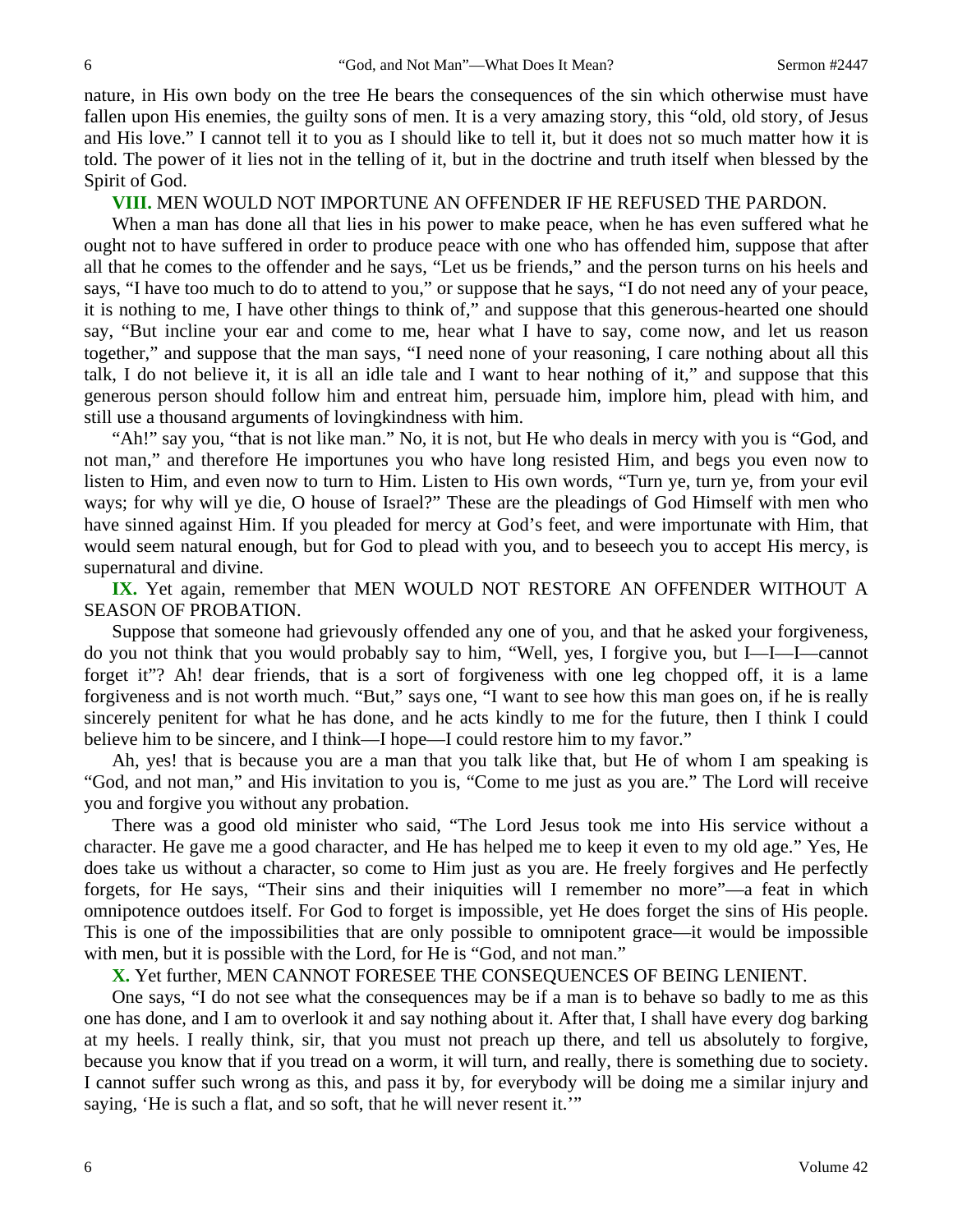My good sir, I am not going to argue with you. You are a man, so go your way among other men, but He of whom I speak is "God, and not man." He knows precisely what the consequences of forgiving sinners will be, and yet He does it. When we preach free pardon to the chief of sinners, what do you think they say in certain newspapers? Why, that we are encouraging immorality! The wise men who write for them say that our doctrine does not tend to public morality. Ah, pretty dears, a deal many of them know about morality!

We do not care much about their opinion on that point, for we see well enough where true morals are. They run side by side with "Free grace and dying love," and we intend still to preach those truths, albeit that there are some, and we must admit it, who will turn the grace of God into lasciviousness. If a man means to hang himself, he is sure to find a piece of rope somewhere, and when a man means to live in sin, he can find an argument for it even in the infinite mercy of God, but we must not stop our preaching because of that. God is willing to forgive crimes of the greatest horror, sins of an intense blackness, known in their full blackness only to Him, and as for the consequences, He is well aware of what they will be.

**XI.** I am going another step further. MEN WOULD NOT LOVE, ADOPT, HONOR, AND ASSOCIATE WITH THE OFFENDING.

"Well," says one, "suppose I could entirely forgive everything that has been done against me, is anything more required of me?" Could you do something else? Could you love the one who slandered you, who tried to take away your good name, who sought to injure your business, and offended you in every way that he could? Could you take him into your family and make him your son, or make him heir of all that you have? Could you provide for him for life? Could you be content to make him your friend and companion? Could you trust him, do you think—actually trust him with the most precious things that you have? Could you do all that?

"Well, Mr. Spurgeon," says one, "it is an unreasonable thing that you are asking. You are talking quite unreasonably." I know that I am, but that is because you are a man that it seems unreasonable to you. Yet our God goes beyond all reason, for this is exactly what He does. He takes the wretched sinner just as he is, blots out his sin, and gives him to believe in Christ, and to as many as believe in Him, to them He gives power to become the sons of God, even to them that believe on His name.

More than that, He says, through His apostle, that if children, then they are heirs, "heirs of God, and joint heirs with Jesus Christ." These poor miserable sinners become the objects of His daily care as they are the objects of His eternal choice. He engraves their names upon the palms of His hands. They lie on His heart, and in His heart. "They shall be mine, saith the Lord of hosts, in that day when I make up my jewels."

Yea, more, Christ is married to them, oh, what condescension it is for Him to be married to those who were black as Ethiopians! There is nothing that He will not do for a pardoned sinner, there is nothing that He will withhold from a soul that, believing in Christ, has sin forgiven. You shall be with Him where He is, you shall sit on His Throne with Him, you shall reign with Him forever and ever, as surely as you come and accept His infinite grace.

**XII.** The last point is that MEN WOULD NOT TRUST ONE WHO HAD FORMERLY WRONGED THEM.

I have always felt, in my own mind, that it was one of the clearest proofs that I had God's forgiveness of my many sins, when I was trusted to preach the Gospel. I should think that if a prodigal came back to his father, the old gentleman would kiss him, and receive him, and rejoice greatly over him, but the next Saturday, market day, the old gentleman would say, "I cannot send young William to market, that would be putting temptation in his way. Here, John, you have always been with me, go to market, and buy and sell for me, for all that I have is yours. William, you stay at home with me." He might not let him see all that he meant, but he would say to himself, "Dear boy, he is hardly fit for that great trust, I love him, but still I hardly dare trust him as much as that."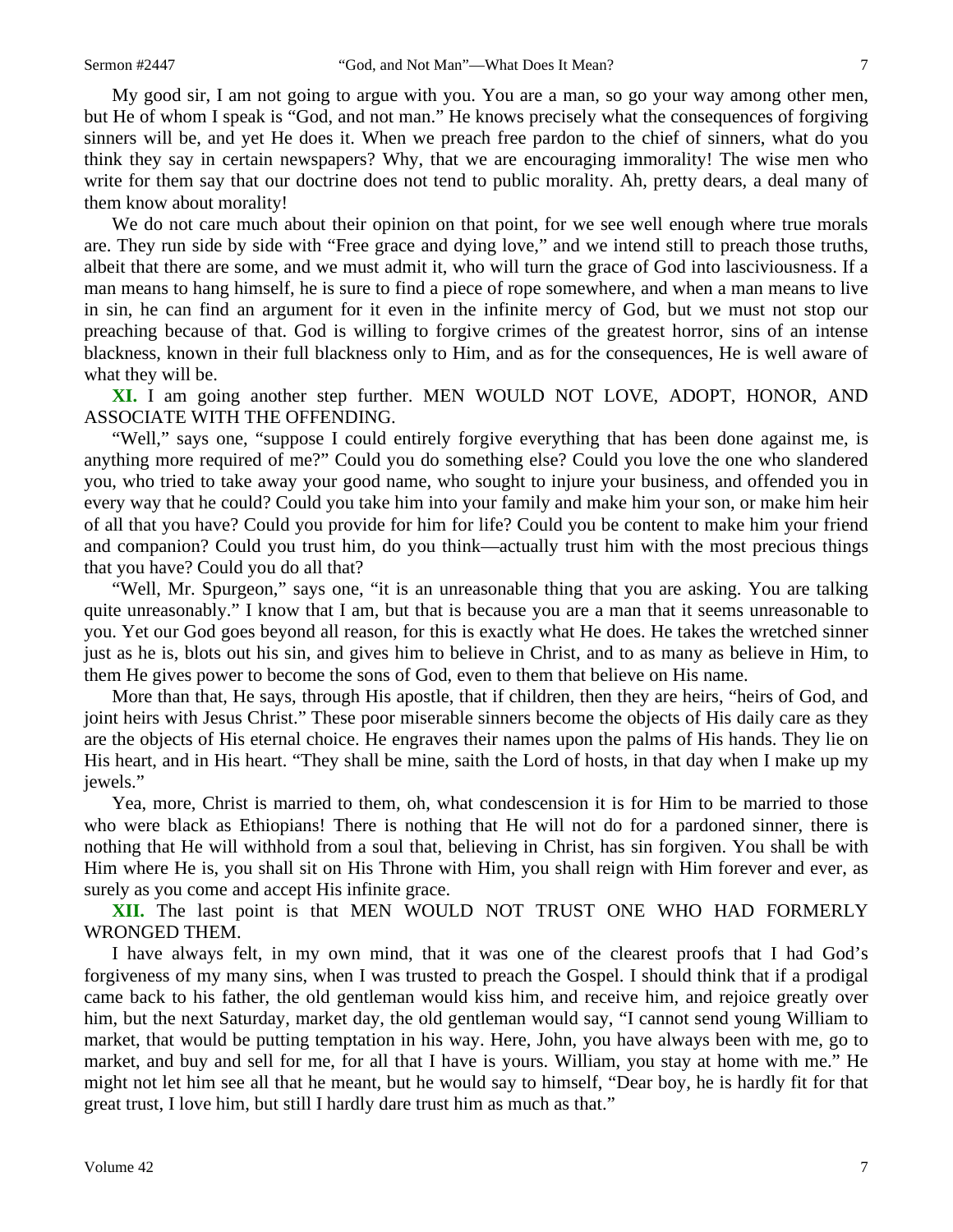But see what my Lord did with me, when I came home to Him as a poor prodigal, He said, "Here is My Gospel, I will entrust you with it, go and preach it." I bless His name that I have not preached anything else, and I do not mean to begin to do so.

> *"Ever since by faith I saw the stream His flowing wounds supply, Redeeming love has been my theme, And shall be till I die."*

Then the Lord said to me, "I will trust you with those people at Waterbeach, at New Park Street, at the Surrey Gardens, and at the Tabernacle. Go and see what you can do to bring them to heaven." I do long to see souls saved as one great result of my ministry. But what an instance of my Lord's love it is that He thus trusts me!

That was one of the things that made Paul hold up his hands in astonishment, he said that he had been put in trust with the Gospel, and he could not make it out. He was a blasphemer, and a persecutor, and injurious, yet he was put in trust with the Gospel.

O dear heart, you who have been a drunkard, or a swearer, or whatever else you have been, come and trust in Jesus! If you do, I should not wonder but that one of these days you also will be put in trust to preach the Gospel of Christ. "Oh," you say, "I could never preach." You do not know what the grace of God can do for you and through you, and you would, anyhow, be able to tell what a wonderful Savior He was who saved you, would you not? That is the best preaching in the world, telling out to others what God has done for you, and I know that the burden of your testimony would be, "He is God, and not man," and you would ask them to sing over and over again—

> *"Who is a pardoning God like Thee? Or who has grace so rich and free?"*

Now trust the Lord Jesus Christ. That is the way of salvation. "Look unto me, and be ye saved, all ye ends of the earth," or if you want the plan of salvation stated in full, here it is, "He that believeth and is baptized shall be saved, but he that believeth not shall be damned." God grant to all of us grace to believe in Christ, and to confess our faith in Him, for his dear name's sake! Amen.

#### **HYMNS FROM "OUR OWN HYMN BOOK"—605, 202, 568**

## **EXPOSITION BY C. H. SPURGEON**

## *HOSEA 11*

**Verse 1.** *When Israel was a child,—* 

When the nation was yet young, and had scarcely started on its march among the peoples of the earth, "When Israel was a child"—

**1.** *Then I loved him, and called my son out of Egypt.* 

God's love does not depend upon the standard of our spiritual attainments. While we are yet children in grace, the Father's love is set upon us, as it was upon Israel in its beginnings as a nation.

**2.** *As they called them, so they went from them:* 

Such was the perversity of this child-nation, whom nevertheless God loved, that though called by JEHOVAH, he went away, and refused to obey the divine call. The Israelites in Egypt "hearkened not unto Moses for anguish of spirit, and for cruel bondage," and even after their great deliverance, they were constantly turning aside from the path pointed out by Moses, who bade them be faithful to their God.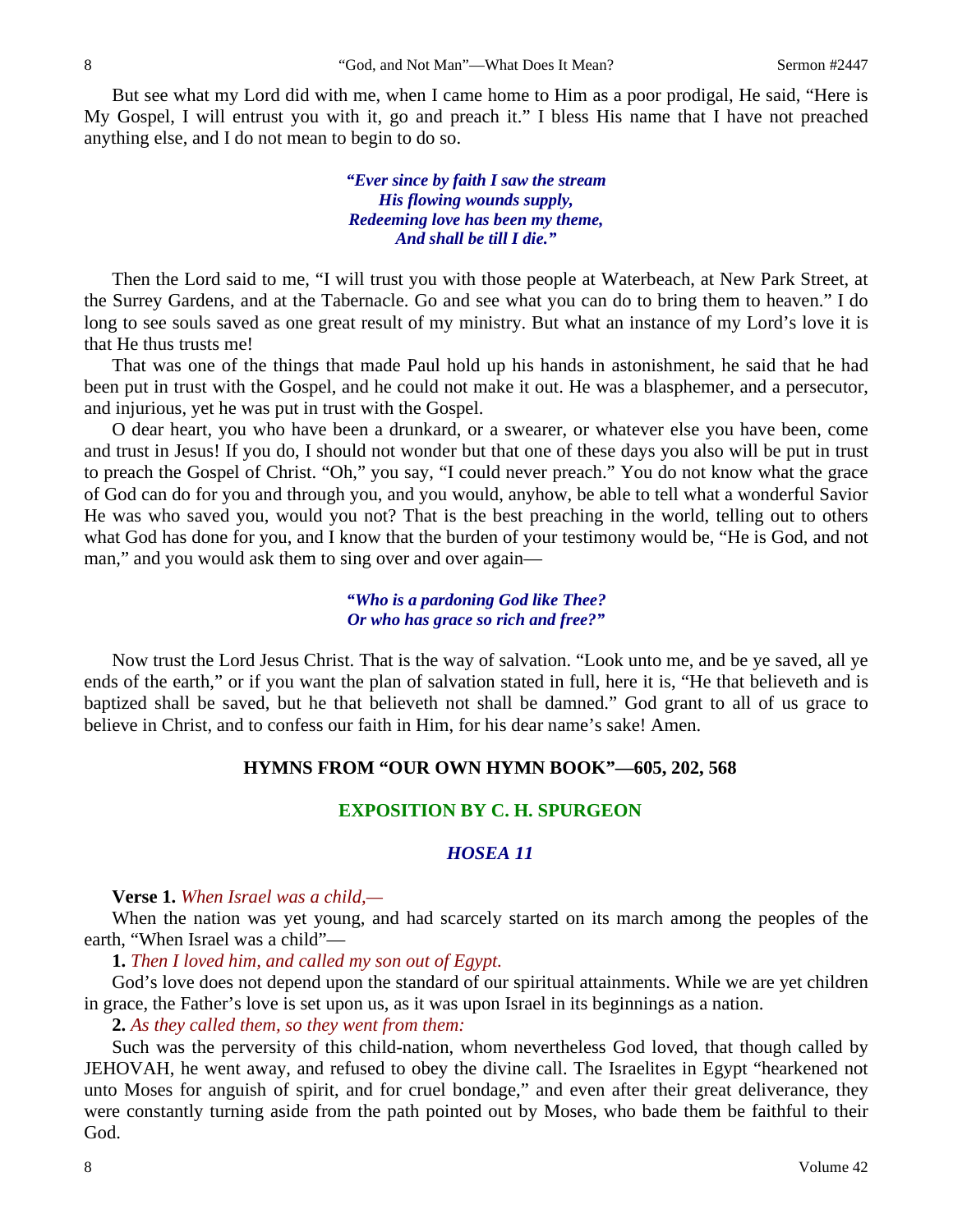**2.** *They sacrificed unto Baalim,—* 

They offered sacrifice to many Baals, first to one and then to another, for men will readily change their idols when they know not the true God.

**2-3.** *And burned incense to graven images. I taught Ephraim also to go,—*  This child-nation was taught by God how to walk—

**3.** *Taking them by their arms;* 

As nurses hold up their little children when, for the first time they try to stand or toddle along.

**3.** *But they knew not that I healed them.* 

This was an amazing thing and it shows the great blindness of man, that he does not know his own Physician. It was so with Israel, "They knew not that I healed them." Surely, brethren, it seems impossible that we should not know our Divine Healer, yet our blindness is extreme by nature and leads to many a folly.

**4.** *I drew them with cords of a man, with bands of love: and I was to them as they that take off the yoke on their jaws, and I laid meat unto them.* 

As men do to their cattle when they have been ploughing, and they come to the end of the day's work, then the bit is removed, or the yoke is lifted off the shoulder, and fit fodder is provided for the cattle that they may be refreshed. This is what God did to His people Israel. He brought them out of Egypt where they had to perform hard tasks, caused them to rest from their labors and gave them both material and spiritual meat to eat, yet nevertheless they were ungrateful to Him. We say that ingratitude is the worst of ills, but alas, it is one of the commonest of evils and we ourselves are ingrates to our God.

**5.** *He shall not return into the land of Egypt, but the Assyrian shall be his king, because they refused to return.* 

If we try to escape from our trouble without hearing the voice of God in it, we shall run into another, if, by our own plotting and scheming, we escape from Egypt, then the Assyrian shall be our king, and there is small difference between Assyria and Egypt. It is always best to take with submission the sorrow that God appoints, lest, by fleeing from the bear, the serpent bite us and so we go from bad to worse.

**6.** *And the sword shall abide on his cities, and shall consume his branches, and devour them, because of their own counsels.* 

That is a very striking expression, "Because of their own counsels." It should be a solemn warning to us not to follow the devices of our own heart when we see the consequences of Israel's walking after his own way.

**7.** *And my people are bent to backsliding from me:* 

They seemed as if they *must* do it, as if their hearts were set upon it, they were "bent" upon it. Oh, that our bent and bias were towards holiness and not towards backsliding!

**7.** *Though they called them to the most High, none at all would exalt him.* 

See how Israel puts God away and will not hear JEHOVAH's voice?

Now observe the change in the chapter, for God speaks of His faithfulness even to backsliding Israel. He does not give His people up, and He still yearns over them in the tenderest pity and forbearance.

**8.** *How shall I give thee up, Ephraim? how shall I deliver thee, Israel? how shall I make thee as Admah? how shall I set thee as Zeboim? mine heart is turned within me, my repentings are kindled together.* 

And this divine turning and repenting, remember, were toward a people who did not turn to the Lord! God turned towards a people that would not turn towards Him, and His repentings were "kindled together" towards the nation that would not repent! Oh, the unspeakable, the unthinkable grace of God! He does for us "exceeding abundantly above all that we ask or think."

**9.** *I will not execute the fierceness of mine anger, I will not return to destroy Ephraim: for I am God, and not man:*